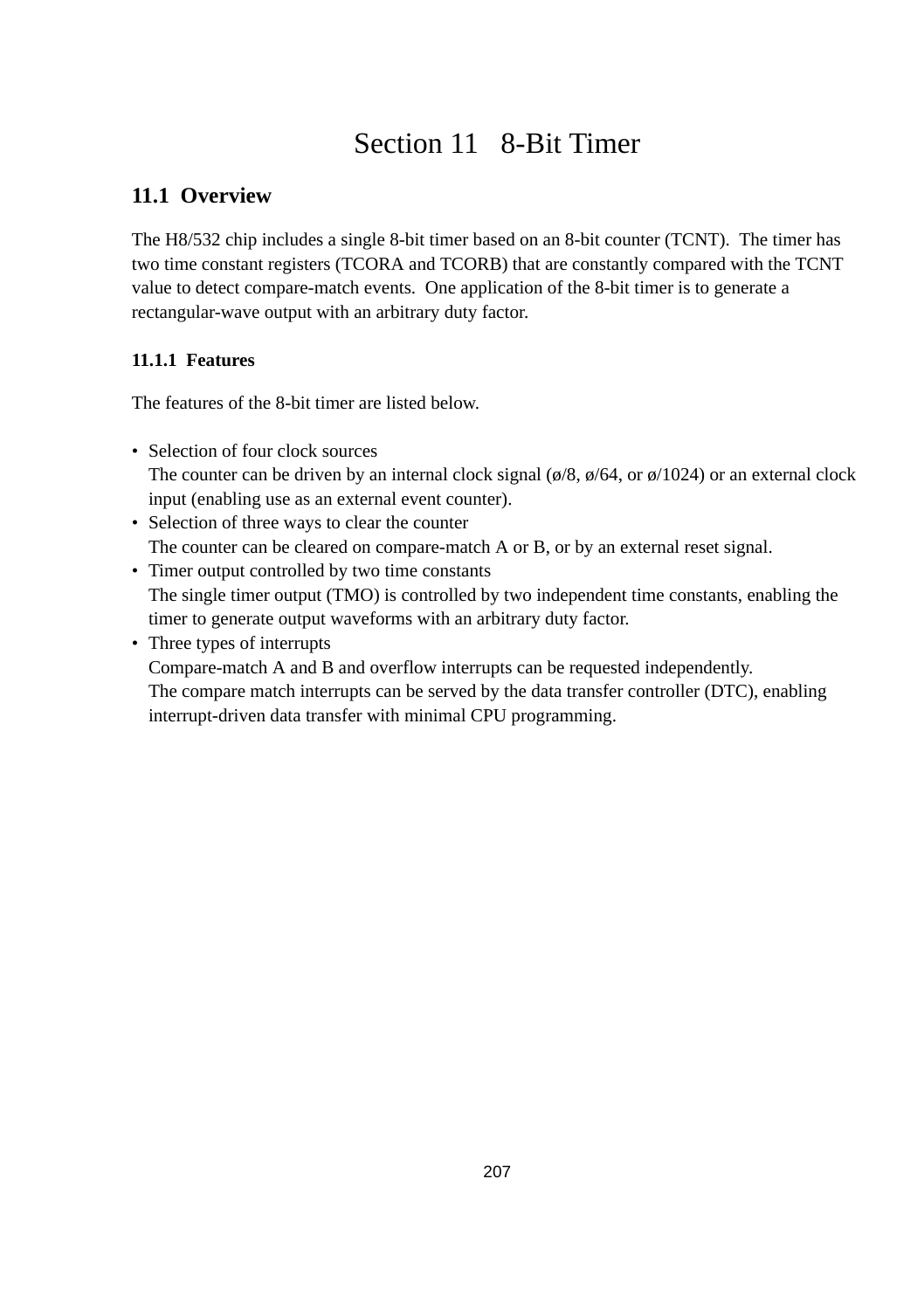#### **11.1.2 Block Diagram**



Figure 11-1 shows a block diagram of 8-bit timer.

**Figure 11-1 Block Diagram of 8-Bit Timer**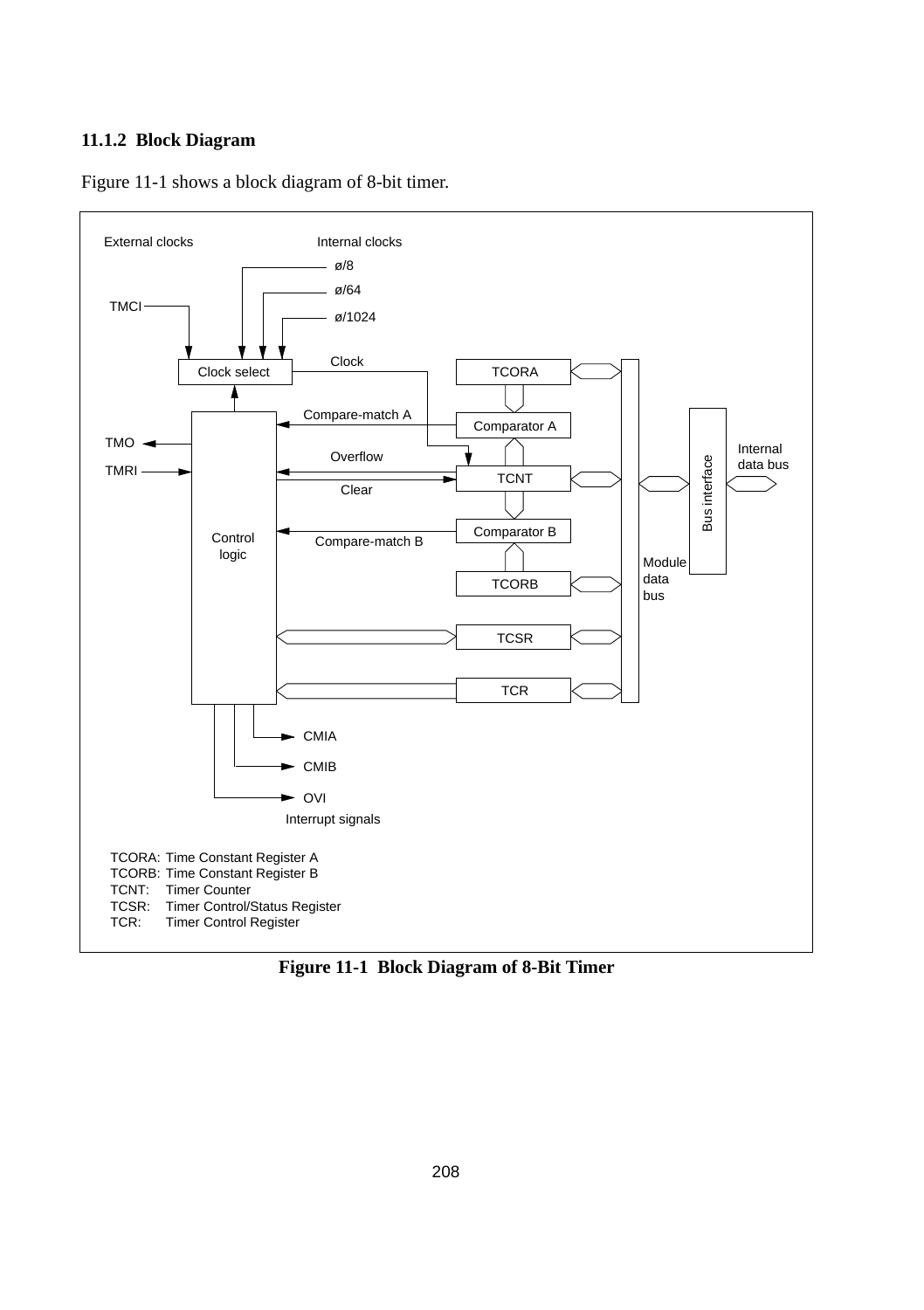## **11.1.3 Input and Output Pins**

Table 11-1 lists the input and output pins of the 8-bit timer.

| <b>Name</b>       | <b>Abbreviation</b> | I/O    | <b>Function</b>                       |
|-------------------|---------------------|--------|---------------------------------------|
| Timer output      | TMO                 | Output | Output controlled by compare-match    |
| Timer clock input | TMCI                | Input  | External clock source for the counter |
| Timer reset input | TMRI                | Input  | External reset signal for the counter |

## **Table 11-1 Input and Output Pins of 8-Bit Timer**

## **11.1.4 Register Configuration**

Table 11-2 lists the registers of the 8-bit timer.

#### **Table 11-2 8-Bit Timer Registers**

| <b>Name</b>                   | <b>Abbreviation</b> | R/W      | <b>Initial Value</b> | <b>Address</b> |
|-------------------------------|---------------------|----------|----------------------|----------------|
| Timer control register        | TCR                 | R/W      | H'00                 | H'FFD0         |
| Timer control/status register | TCSR                | $R/(W)*$ | H'10                 | H'FFD1         |
| Timer constant register A     | TCORA               | R/W      | H'FF                 | H'FFD2         |
| Timer constant register B     | TCORB               | R/W      | H'FF                 | H'FFD3         |
| Timer counter                 | TCNT                | R/W      | H'00                 | H'FFD4         |

\* Software can write a "0" to clear bits 7 to 5, but cannot write a "1" in these bits.

## **11.2 Register Descriptions**

## **11.2.1 Timer Counter (TCNT)—H'FFD4**



The timer counter (TCNT) is an 8-bit up-counter that increments on a pulse generated from one of four clock sources. The clock source is selected by clock select bits 2 to 0 (CKS2 to CKS0) of the timer control register (TCR). The CPU can always read or write the timer counter.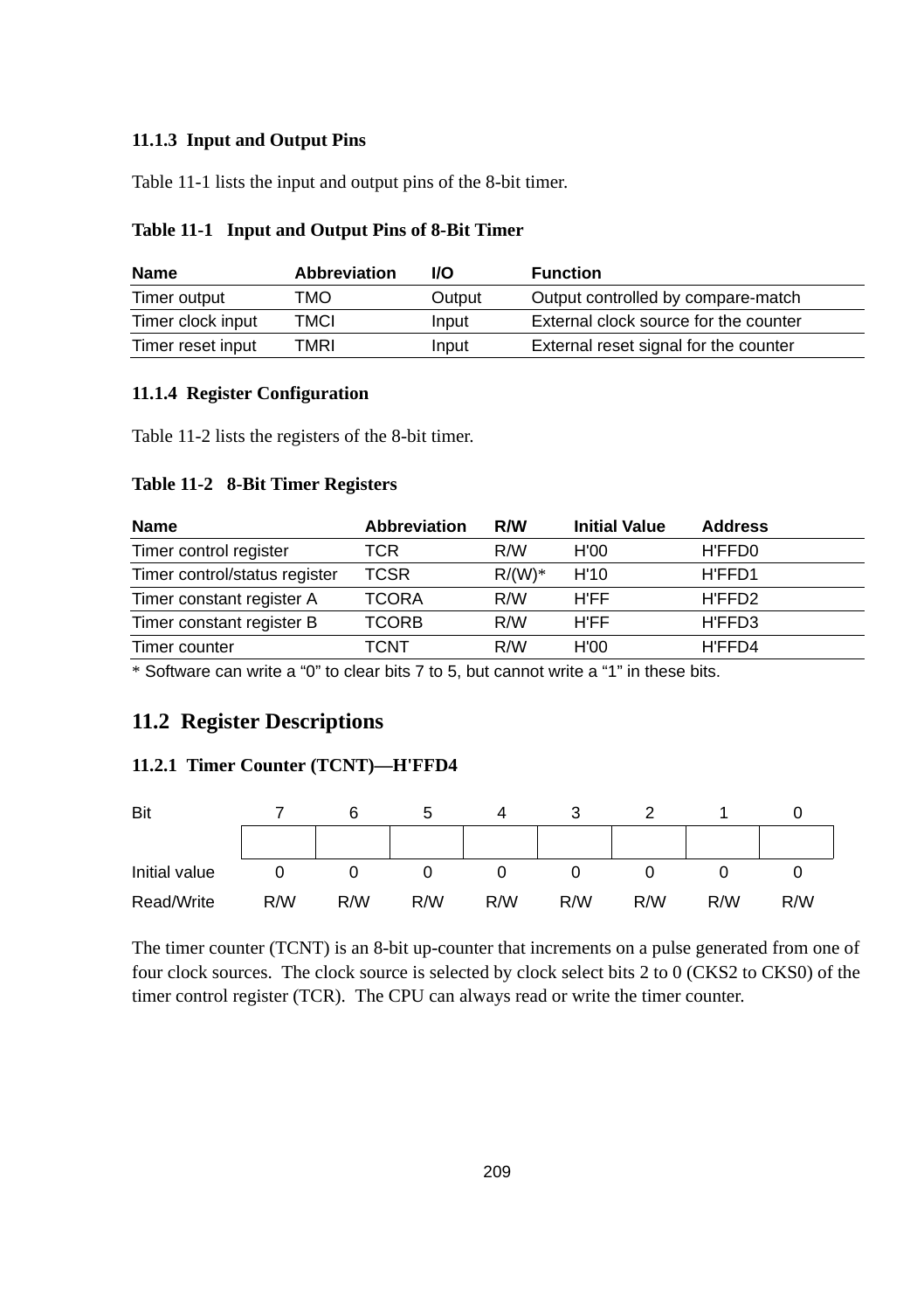The timer counter can be cleared by an external reset input or by an internal compare-match signal generated at a compare-match event. Clock clear bits 1 and 0 (CCLR1 and CCLR0) of the timer control register select the method of clearing.

When the timer counter overflows from H'FF to H'00, the overflow flag (OVF) in the timer control/status register (TCSR) is set to "1."

The timer counter is initialized to H'00 at a reset and in the standby modes.

## **11.2.2 Time Constant Registers A and B (TCORA and TCORB)—H'FFD2 and H'FFD3**

| Bit           |     |     |     |     |     |     |     |     |
|---------------|-----|-----|-----|-----|-----|-----|-----|-----|
|               |     |     |     |     |     |     |     |     |
| Initial value |     |     |     |     |     |     |     |     |
| Read/Write    | R/W | R/W | R/W | R/W | R/W | R/W | R/W | R/W |

TCORA and TCORB are 8-bit readable/writable registers. The timer count is continually compared with the constants written in these registers. When a match is detected, the corresponding compare-match flag (CMFA or CMFB) is set in the timer control/status register (TCSR).

The timer output signal (TMO) is controlled by these compare-match signals as specified by output select bits 1 to 0 (OS1 to OS0) in the timer status/control register (TCSR).

TCORA and TCORB are initialized to H'FF at a reset and in the standby modes.

## **11.2.3 Timer Control Register (TCR)—H'FFD0**

| Bit           |     |                                                    |     |     |     |     |     |                  |
|---------------|-----|----------------------------------------------------|-----|-----|-----|-----|-----|------------------|
|               |     | CMIEB   CMIEA   OVIE   CCLR1   CCLR0   CKS2   CKS1 |     |     |     |     |     | CKS <sub>0</sub> |
| Initial value |     |                                                    |     |     |     |     |     |                  |
| Read/Write    | R/W | R/W                                                | R/W | R/W | R/W | R/W | R/W | R/W              |

The TCR is an 8-bit readable/writable register that selects the clock source and the time at which the timer counter is cleared, and enables interrupts.

The TCR is initialized to H'00 at a reset and in the standby modes.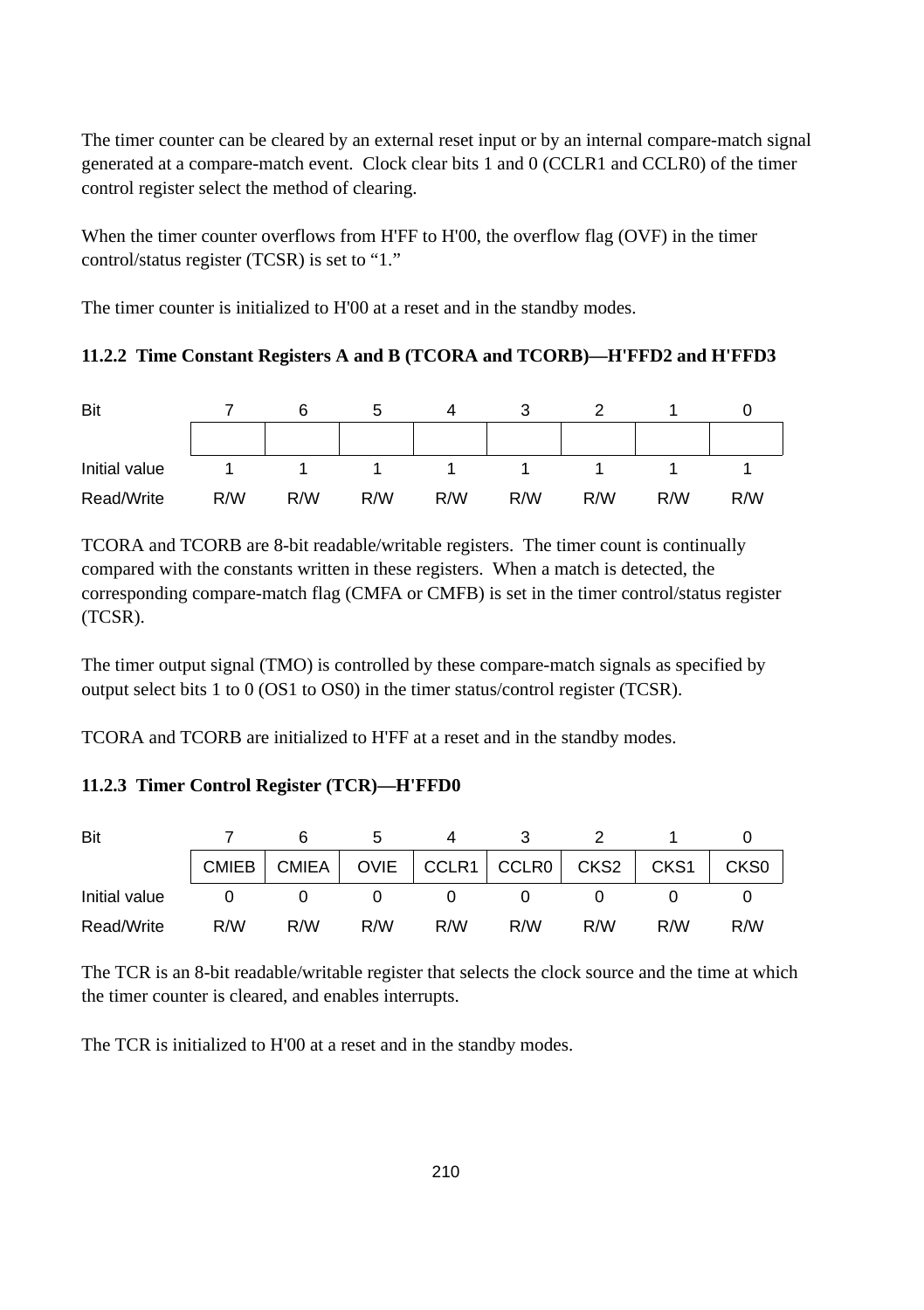**Bit 7—Compare-match Interrupt Enable B (CMIEB):** This bit selects whether to request compare-match interrupt B (CMIB) when compare-match flag B (CMFB) in the timer status/control register (TCSR) is set to "1."

# **Bit 7 CMIEB Description**

| Compare-match interrupt request B (CMIB) is disabled. (Initial value) |  |
|-----------------------------------------------------------------------|--|
| Compare-match interrupt request B (CMIB) is enabled.                  |  |

**Bit 6—Compare-match Interrupt Enable A (CMIEA):** This bit selects whether to request compare-match interrupt A (CMIA) when compare-match flag A (CMFA) in the timer status/control register (TCSR) is set to "1."

## **Bit 6**

|          | <b>CMIEA</b> Description                                              |  |
|----------|-----------------------------------------------------------------------|--|
| $\Omega$ | Compare-match interrupt request A (CMIA) is disabled. (Initial value) |  |
|          | Compare-match interrupt request A (CMIA) is enabled.                  |  |

**Bit 5—Timer Overflow Interrupt Enable (OVIE):** This bit selects whether to request a timer overflow interrupt (OVI) when the overflow flag (OVF) in the timer status/control register (TCSR) is set to "1."

## **Bit 5**

## **OVIE Description** 0 The timer overflow interrupt request (OVI) is disabled. (Initial value) 1 The timer overflow interrupt request (OVI) is enabled.

**Bits 4 and 3—Counter Clear 1 and 0 (CCLR1 and CCLR0):** These bits select how the timer counter is cleared: by compare-match A or B or by an external reset input.

| Bit 4    | Bit 3        |                                                        |                 |  |
|----------|--------------|--------------------------------------------------------|-----------------|--|
| CCLR1    | <b>CCLRO</b> | <b>Description</b>                                     |                 |  |
| 0        |              | Not cleared.                                           | (Initial value) |  |
| $\Omega$ |              | Cleared on compare-match A.                            |                 |  |
|          |              | Cleared on compare-match B.                            |                 |  |
|          |              | Cleared on rising edge of external reset input signal. |                 |  |
|          |              |                                                        |                 |  |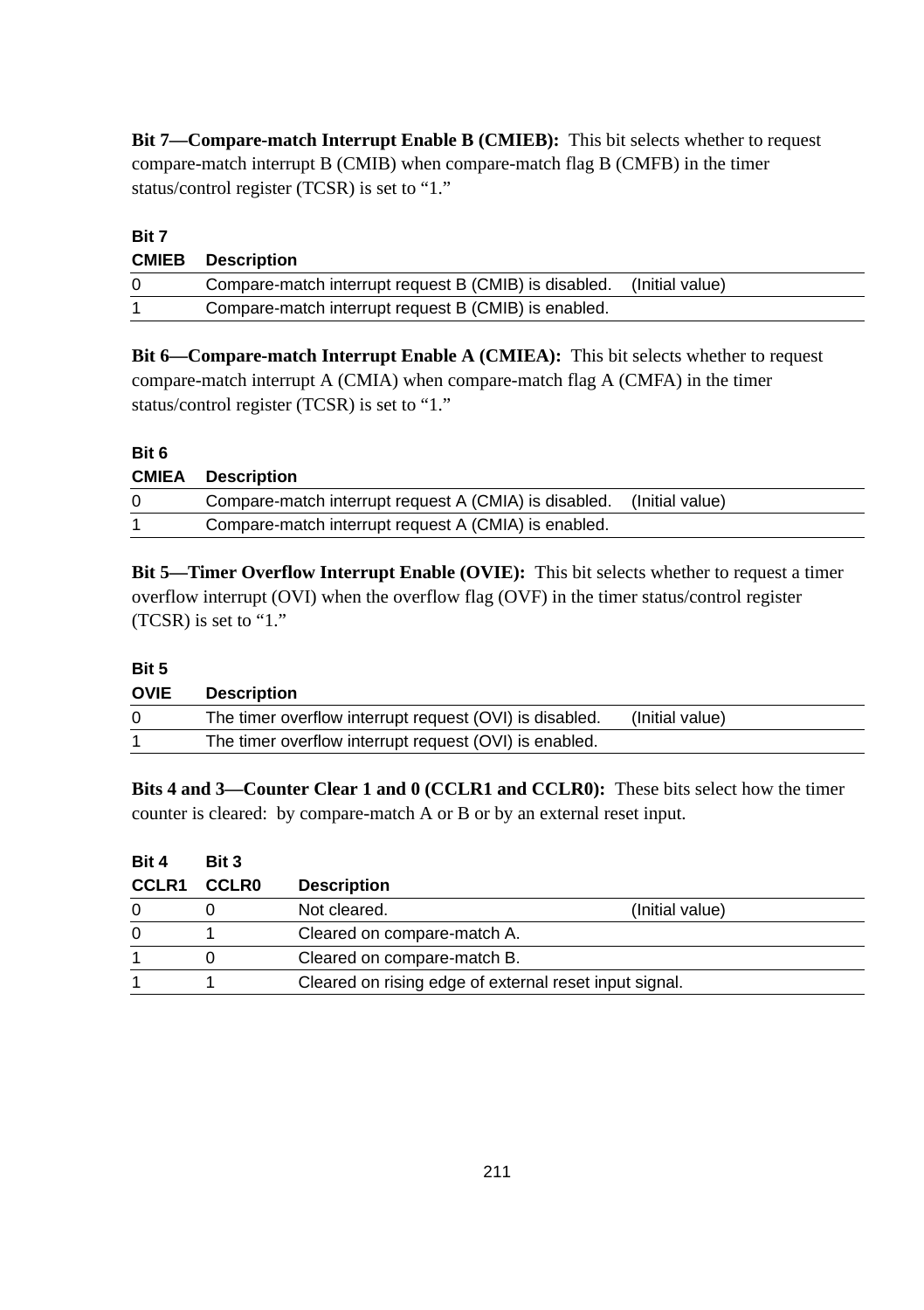**Bits 2, 1, and 0—Clock Select (CKS2, CKS1, and CKS0):** These bits select the internal or external clock source for the timer counter. For the external clock source they select whether to increment the count on the rising or falling edge of the clock input, or on both edges.

| Bit 2            | Bit 1            | Bit 0       |                                                     |
|------------------|------------------|-------------|-----------------------------------------------------|
| CKS <sub>2</sub> | CKS <sub>1</sub> | <b>CKS0</b> | <b>Description</b>                                  |
| 0                |                  |             | No clock source (timer stopped).<br>(Initial value) |
| $\Omega$         |                  |             | Internal clock source $(\emptyset/8)$ .             |
| 0                |                  | O           | Internal clock source $(\emptyset/64)$ .            |
| 0                |                  |             | Internal clock source (ø/1024).                     |
|                  | 0                | 0           | No clock source (timer stopped).                    |
|                  | 0                |             | External clock source, counted on the rising edge.  |
|                  |                  | 0           | External clock source, counted on the falling edge. |
|                  |                  |             | External clock source, counted on both the rising   |
|                  |                  |             | and falling edges.                                  |

#### **11.2.4 Timer Control/Status Register (TCSR)**

| Bit           |          |             |            |                 |                 |     |     |
|---------------|----------|-------------|------------|-----------------|-----------------|-----|-----|
|               | CMFB     | <b>CMFA</b> | <b>OVF</b> | OS <sub>3</sub> | OS <sub>2</sub> | OS1 | OS0 |
| Initial value |          |             |            |                 |                 |     |     |
| Read/Write    | $R/(W)*$ | $R/(W)*$    | $R/(W)*$   | R/W             | R/W             | R/W | R/W |

The TCSR is an 8-bit readable and partially writable\* register that indicates compare-match and overflow status and selects the effect of compare-match events on the timer output signal (TMO).

The TCSR is initialized to H'10 at a reset and in the standby modes.

\* Software can write a "0" in bits 7 to 5 to clear the flags, but cannot write a "1" in these bits.

**Bit 7—Compare-Match Flag B (CMFB):** This status flag is set to "1" when the timer count matches the time constant set in TCORB.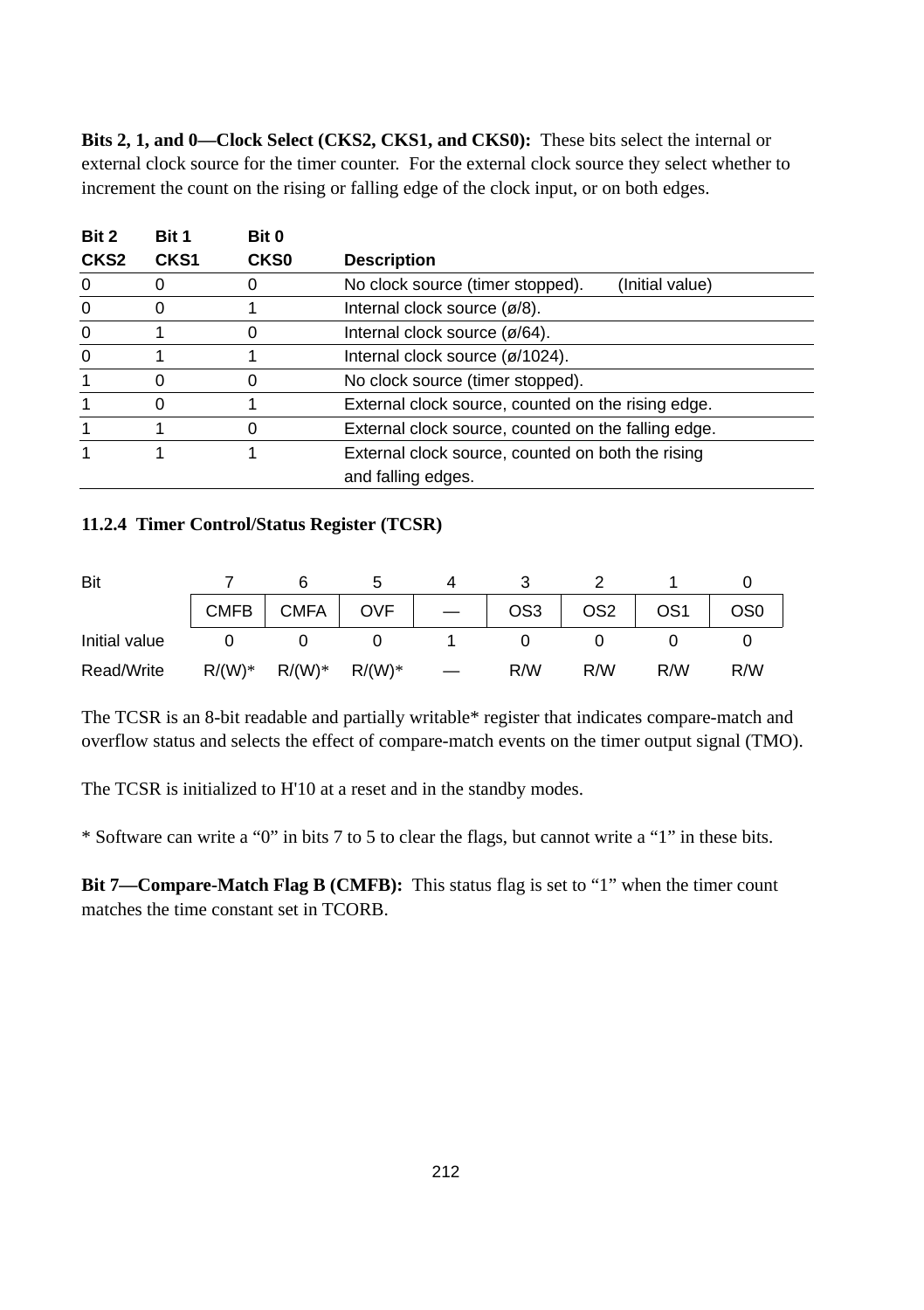| Bit 7       |                                                                               |                 |  |  |  |  |
|-------------|-------------------------------------------------------------------------------|-----------------|--|--|--|--|
| <b>CMFB</b> | <b>Description</b>                                                            |                 |  |  |  |  |
| 0           | This bit is cleared from 1 to 0 when:                                         | (Initial value) |  |  |  |  |
|             | 1. The CPU reads the CMFB bit, then writes a "0" in this bit.                 |                 |  |  |  |  |
|             | 2. Compare-match interrupt B is served by the data transfer controller (DTC). |                 |  |  |  |  |
|             | This bit is set to 1 when $TCNT = TCORB$ .                                    |                 |  |  |  |  |
|             |                                                                               |                 |  |  |  |  |

**Bit 6—Compare-Match Flag A (CMFA):** This status flag is set to "1" when the timer count matches the time constant set in TCORA.

## **Bit 6 CMFA Description** 0 This bit is cleared from 1 to 0 when: (Initial value) 1. The CPU reads the CMFA bit, then writes a "0" in this bit. 2. Compare-match interrupt A is served by the data transfer controller (DTC). 1 This bit is set to 1 when TCNT = TCORA.

**Bit 5—Timer Overflow Flag (OVF):** This status flag is set to "1" when the timer count overflows (changes from H'FF to H'00).

### **Bit 5**

| <b>OVF</b> | <b>Description</b>                                                 |
|------------|--------------------------------------------------------------------|
| $\Omega$   | This bit is cleared from 1 to 0 when the CPU reads (Initial value) |
|            | the OVF bit, then writes a "0" in this bit.                        |
|            | This bit is set to 1 when TCNT changes from H'FF to H'00.          |

**Bit 4—Reserved:** This bit cannot be modified and is always read as "1."

**Bits 3 to 0—Output Select 3 to 0 (OS3 to OS0):** These bits specify the effect of compare-match events on the timer output signal (TMO). Bits OS3 and OS2 control the effect of compare-match B on the output level. Bits OS1 and OS0 control the effect of compare-match A on the output level.

When all four output select bits are cleared to "0" the TMO signal is not output. The TMO output is "0" before the first compare-match.

| Bit 3           | Bit 2 |                                                           |  |
|-----------------|-------|-----------------------------------------------------------|--|
| OS <sub>3</sub> | OS2   | <b>Description</b>                                        |  |
| 0               |       | No change when compare-match B occurs.<br>(Initial value) |  |
| $\Omega$        |       | Output changes to "0" when compare-match B occurs.        |  |
|                 |       | Output changes to "1" when compare-match B occurs.        |  |
|                 |       | Output inverts (toggles) when compare-match B occurs.     |  |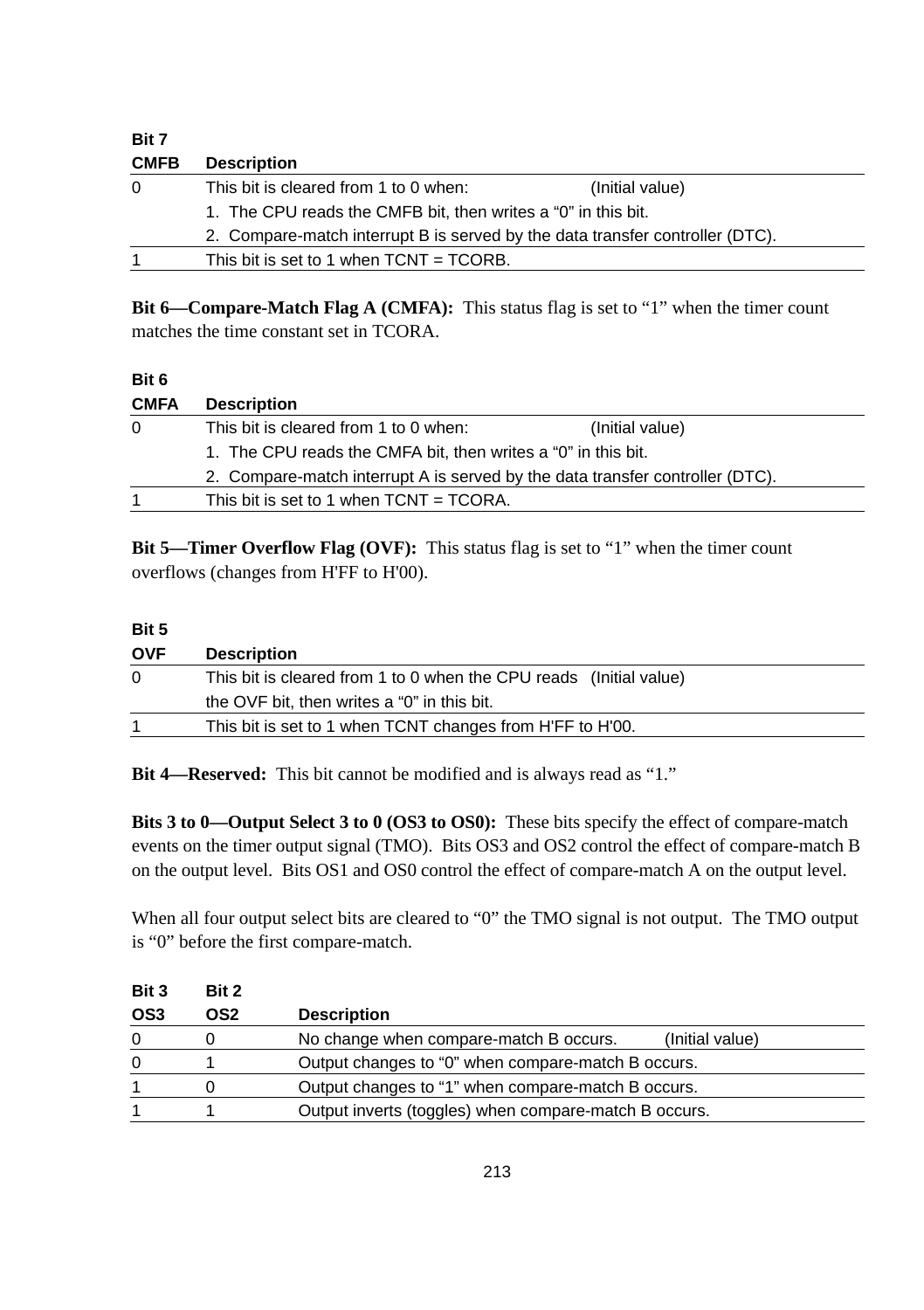| Bit 1           | Bit 0 | <b>Description</b>                                     |  |  |
|-----------------|-------|--------------------------------------------------------|--|--|
| OS <sub>1</sub> | OS0   |                                                        |  |  |
| 0               |       | No change when compare-match A occurs. (Initial value) |  |  |
| 0               |       | Output changes to "0" when compare-match A occurs.     |  |  |
|                 |       | Output changes to "1" when compare-match A occurs.     |  |  |
|                 |       | Output inverts (toggles) when compare-match A occurs.  |  |  |

# **11.3 Operation**

## **11.3.1 TCNT Incrementation Timing**

The timer counter increments on a pulse generated once for each period of the selected (internal or external) clock source.

If external clock input (TMCI) is selected, the timer counter can increment on the rising edge, the falling edge, or both edges of the external clock signal.

The external clock pulse width must be at least 1.5·ø clock periods for incrementation on a single edge, and at least 2.5·ø clock periods for incrementation on both edges. The counter will not increment correctly if the pulse width is shorter than these values.

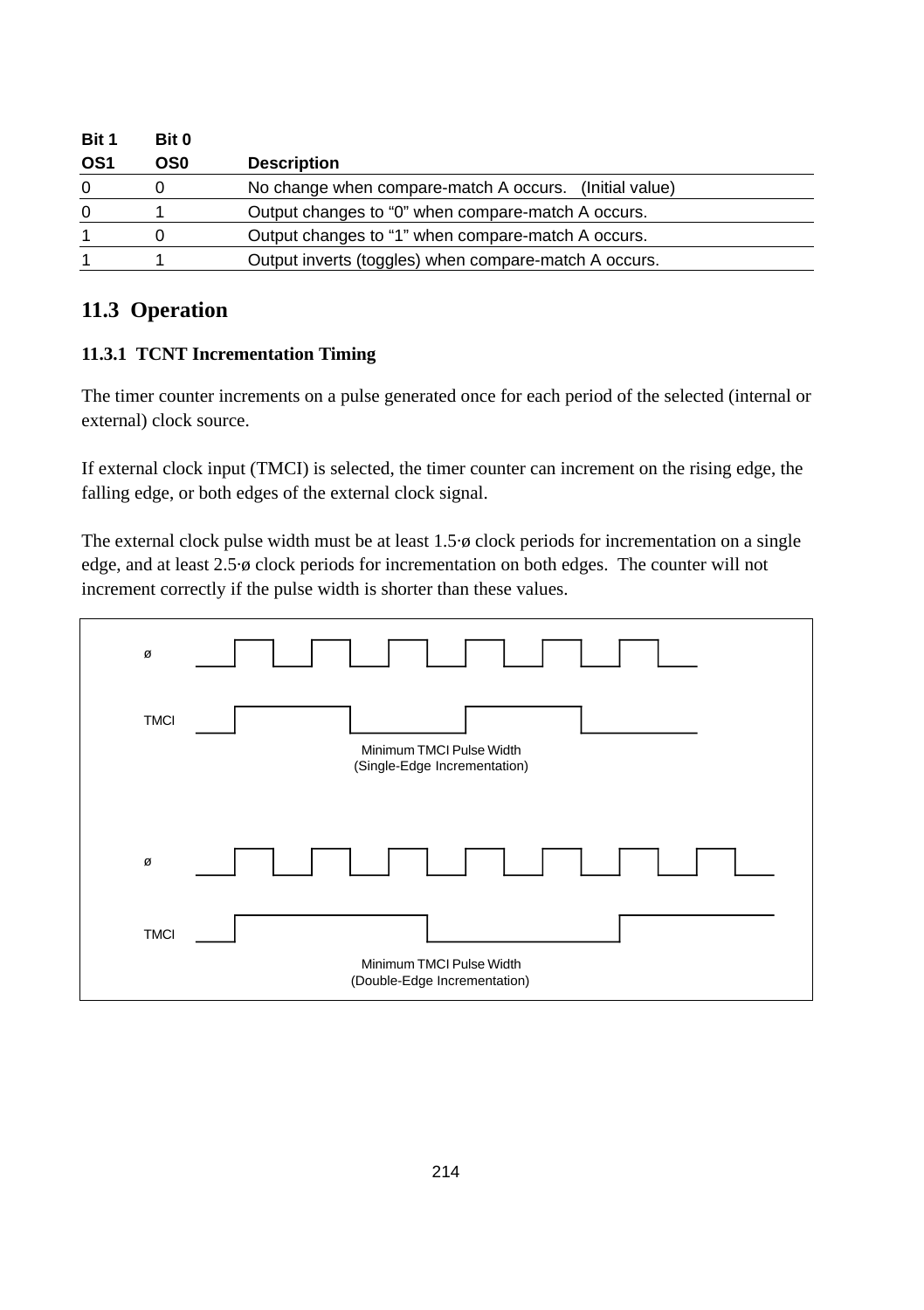

**Figure 11-2 Count Timing for External Clock Input**

## **11.3.2 Compare Match Timing**

**Setting of Compare-Match Flags A and B (CMFA and CMFB):** The compare-match flags are set to "1" by an internal compare-match signal generated when the timer count matches the time constant in TCORA or TCORB. The compare-match signal is generated at the last state in which the match is true, just before the timer counter increments to a new value.

Accordingly, when the timer count matches one of the time constants, the compare-match signal is not generated until the next period of the clock source. Figure 11-3 shows the timing of the setting of the compare-match flags.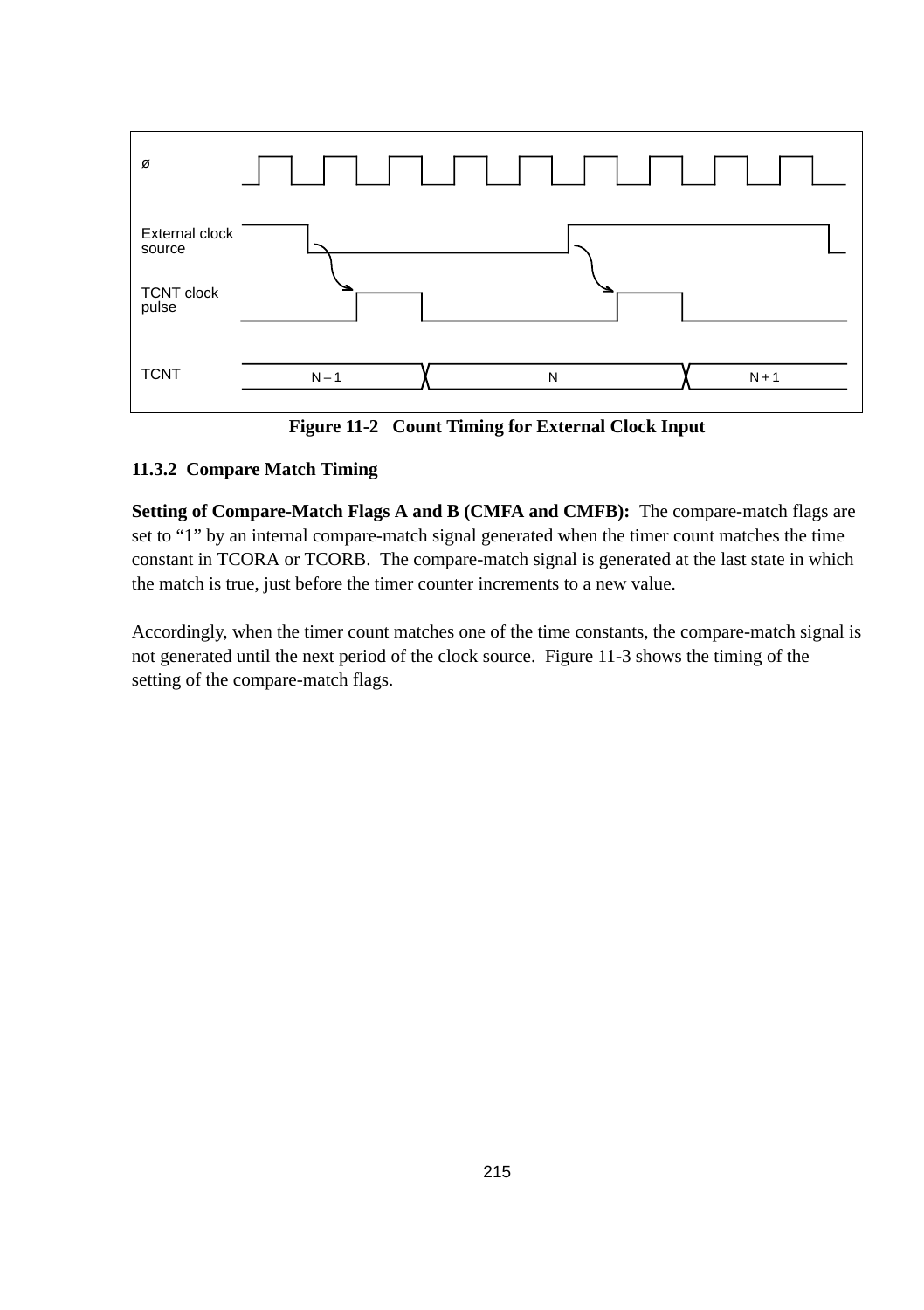

**Figure 11-3 Setting of Compare-Match Flags**

**Output Timing:** When a compare-match event occurs, the timer output (TMO) changes as specified by the output select bits (OS3 to OS0) in the TCSR. Depending on these bits, the output can remain the same, change to "0," change to "1," or toggle.

Figure 11-4 shows the timing when the output is set to toggle on compare-match A.



**Figure 11-4 Timing of Timer Output**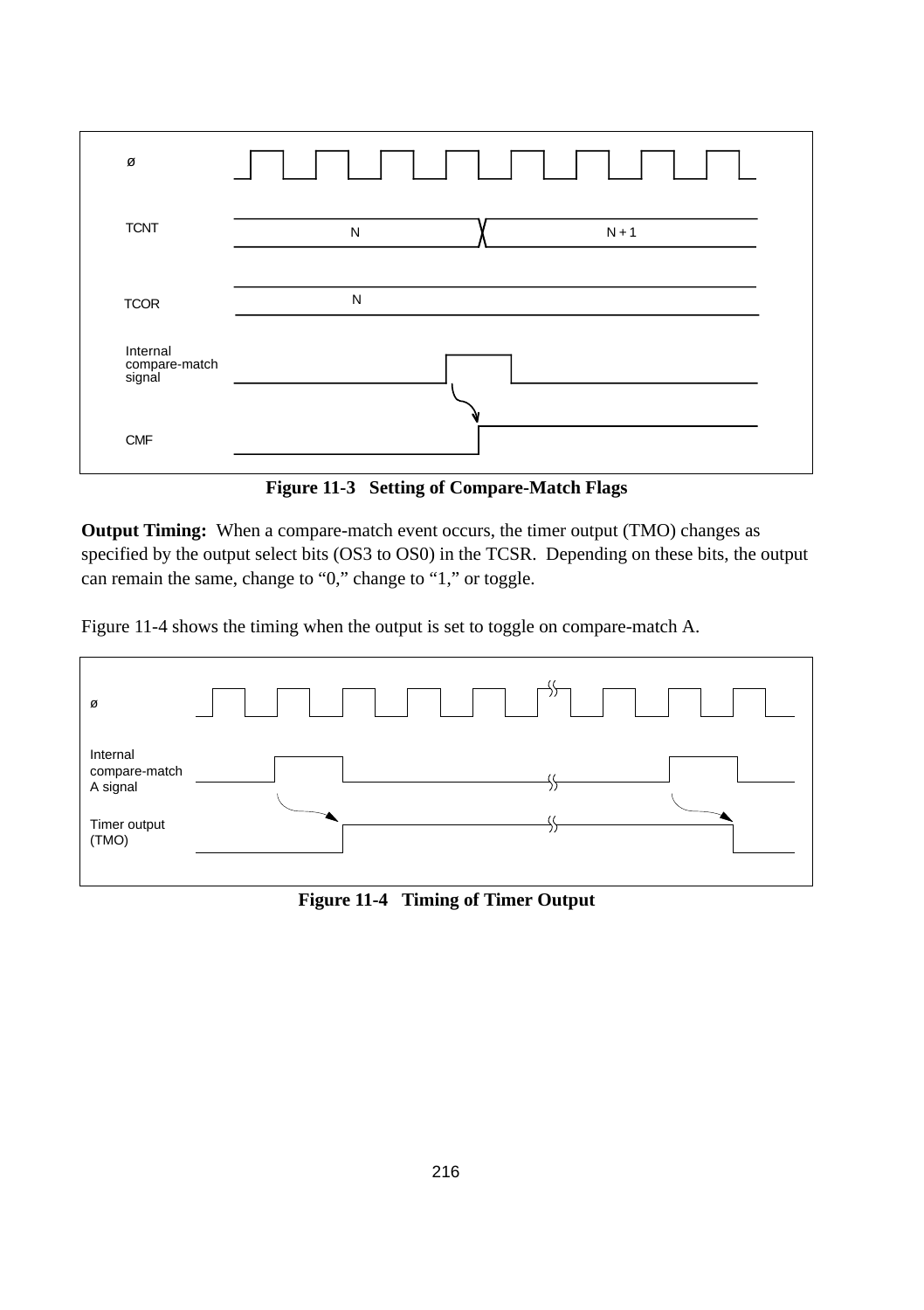## **Timing of Compare-Match Clear**

Depending on the CCLR1 and CCLR0 bits in the TCR, the timer counter can be cleared when compare-match A or B occurs. Figure 11-5 shows the timing of this operation.



**Figure 11-5 Timing of Compare-Match Clear**

## **11.3.3 External Reset of TCNT**

When the CCLR1 and CCLR0 bits in the TCR are both set to "1," the timer counter is cleared on the rising edge of an external reset input. Figure 11-6 shows the timing of this operation.



**Figure 11-6 Timing of External Reset**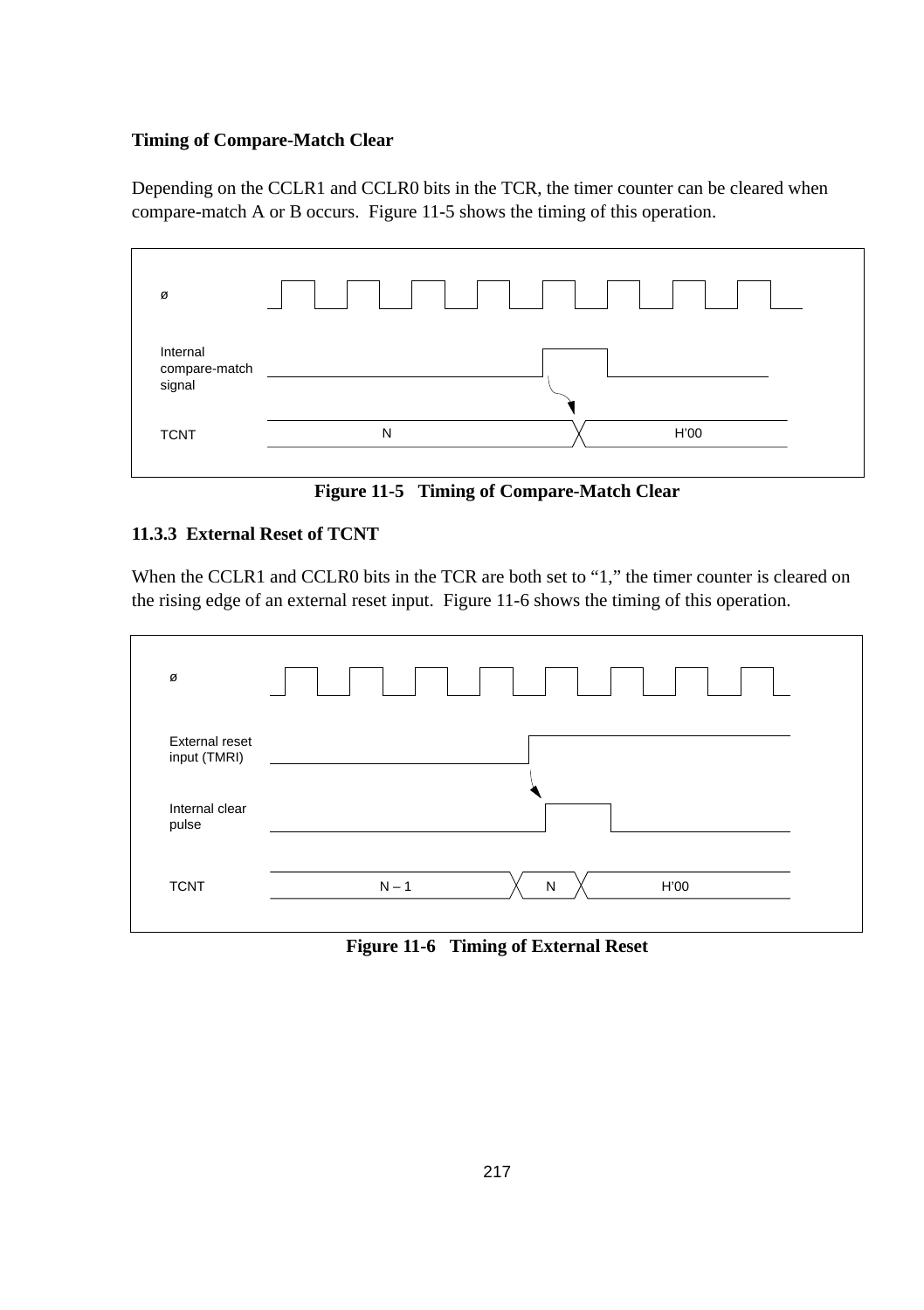#### **11.3.4 Setting of TCNT Overflow Flag**

The overflow flag (OVF) is set to "1" when the timer count overflows (changes from H'FF to H'00). Figure 11-7 shows the timing of this operation.



**Figure 11-7 Setting of Overflow Flag (OVF)**

## **11.4 CPU Interrupts and DTC Interrupts**

The 8-bit timer can generate three types of interrupts: compare-match A and B (CMIA and CMIB), and overflow (OVI). Each interrupt is requested when the corresponding enable and flag bits are set in the TCR and TCSR. Independent signals are sent to the interrupt controller for each type of interrupt. Table 11-3 lists information about these interrupts.

## **Table 11-3 8-Bit Timer Interrupts**

| Interrupt   | <b>Description</b>         | <b>DTC Service Available?</b> | <b>Priority</b> |
|-------------|----------------------------|-------------------------------|-----------------|
| <b>CMIA</b> | Requested when CMFA is set | Yes                           | High            |
| <b>CMIB</b> | Requested when CMFB is set | Yes                           |                 |
| OVI         | Requested when OVF is set  | Nο                            | _OW             |

The CMIA and CMIB interrupts can be served by the data transfer controller (DTC) to have a data transfer performed.

When the DTC serves one of these interrupts, it automatically clears the CMFA or CMFB flag to "0." See section 6, "Data Transfer Controller" for further information on the DTC.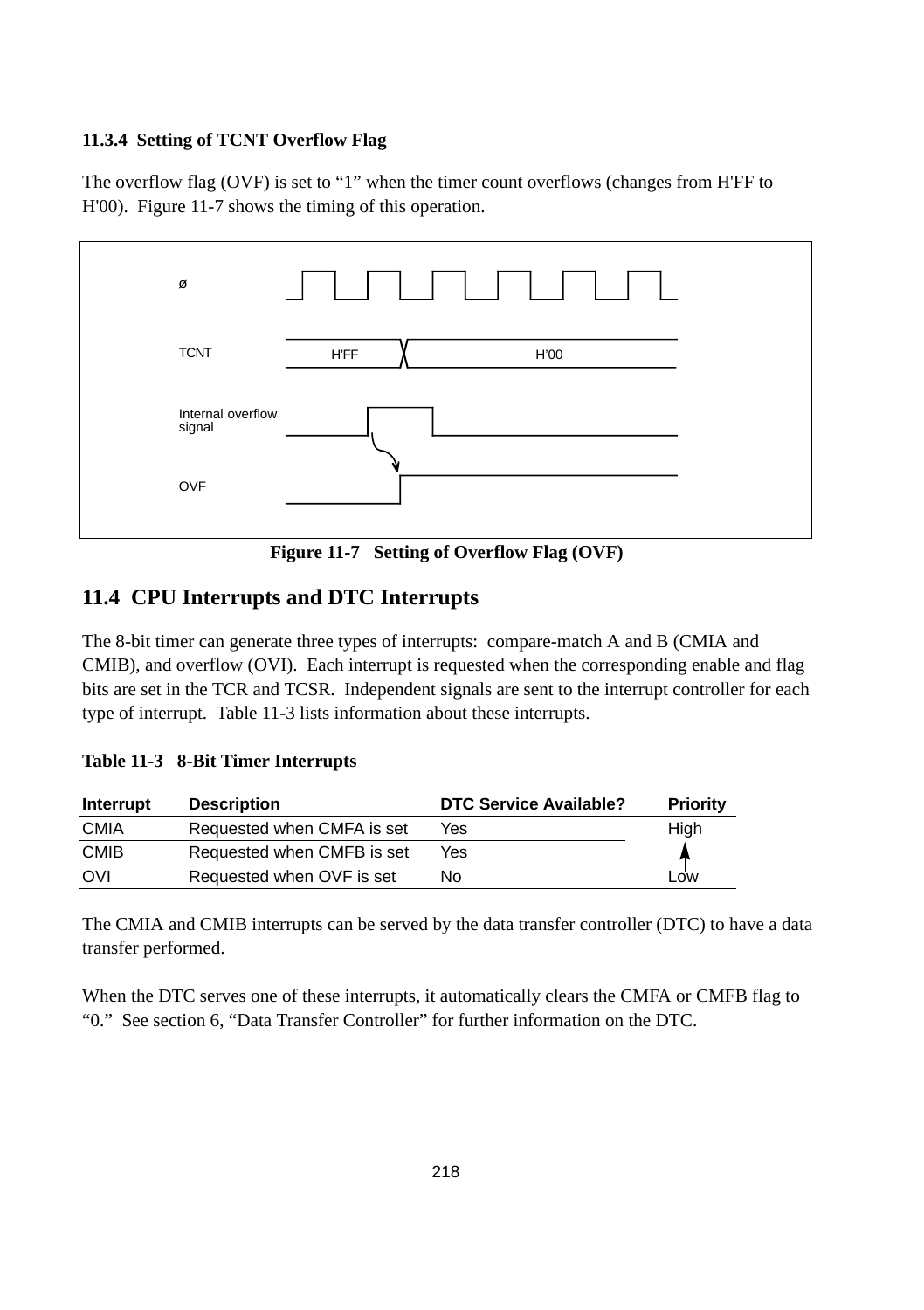# **11.5 Sample Application**

In the example below, the 8-bit timer is used to generate a pulse output with a selected duty factor. The control bits are set as follows:

- 1. In the TCR, CCLR1 is cleared to "0" and CCLR0 is set to "1" so that the timer counter is cleared when its value matches the constant in TCORA.
- 2. In the TCSR, bits OS3 to OS0 are set to "0110," causing the output to change to "1" on compare-match A and to "0" on compare-match B.

With these settings, the 8-bit timer provides output of pulses at a rate determined by TCORA with a pulse width determined by TCORB. No software intervention is required.



**Figure 11-8 Example of Pulse Output**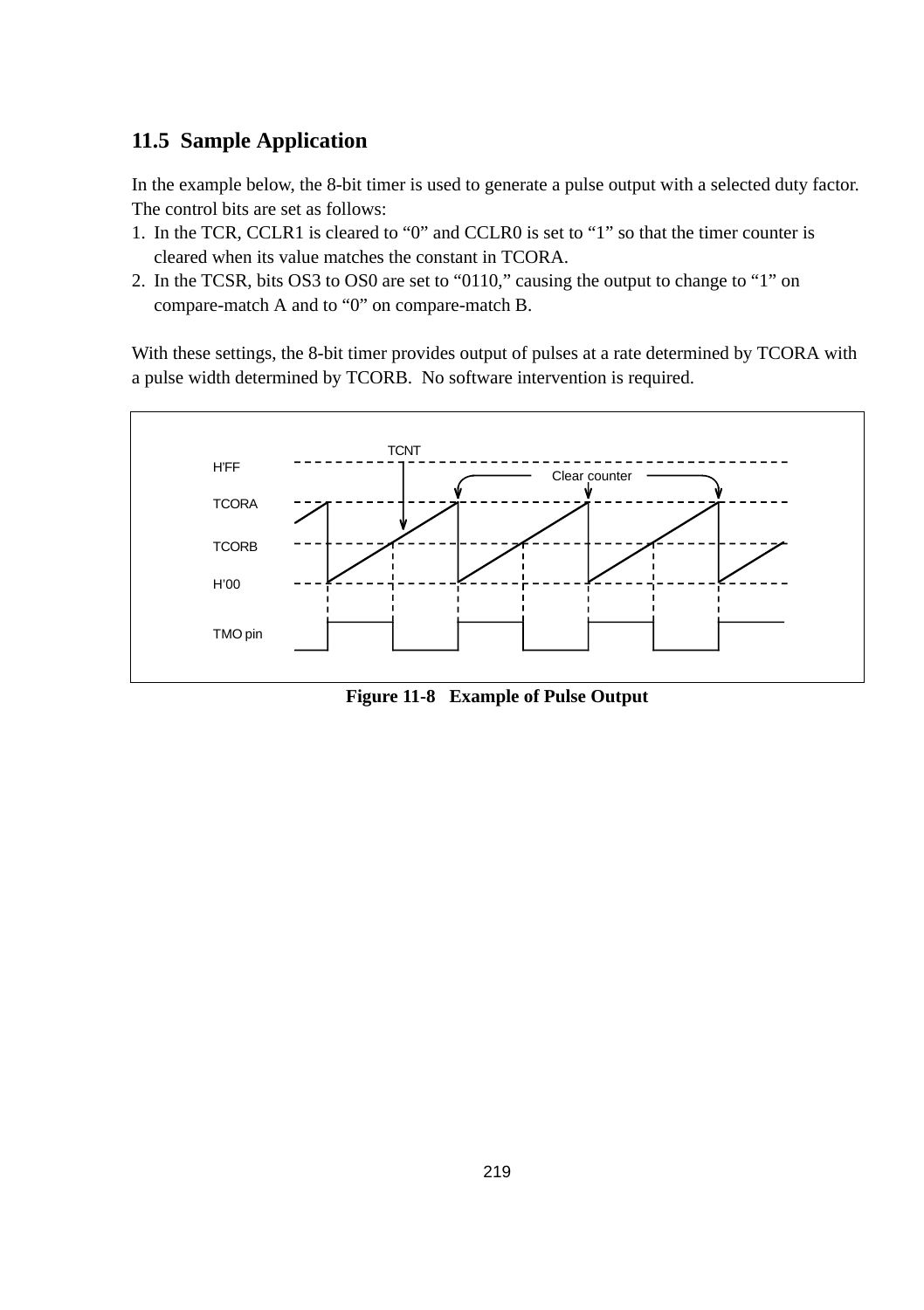# **11.6 Application Notes**

Application programmers should note that the following types of contention can occur in the 8-bit timer.

**Contention between TCNT Write and Clear:** If an internal counter clear signal is generated during the T3 state of a write cycle to the timer counter, the clear signal takes priority and the write is not performed.

Figure 11-9 shows this type of contention.



**Figure 11-9 TCNT Write-Clear Contention**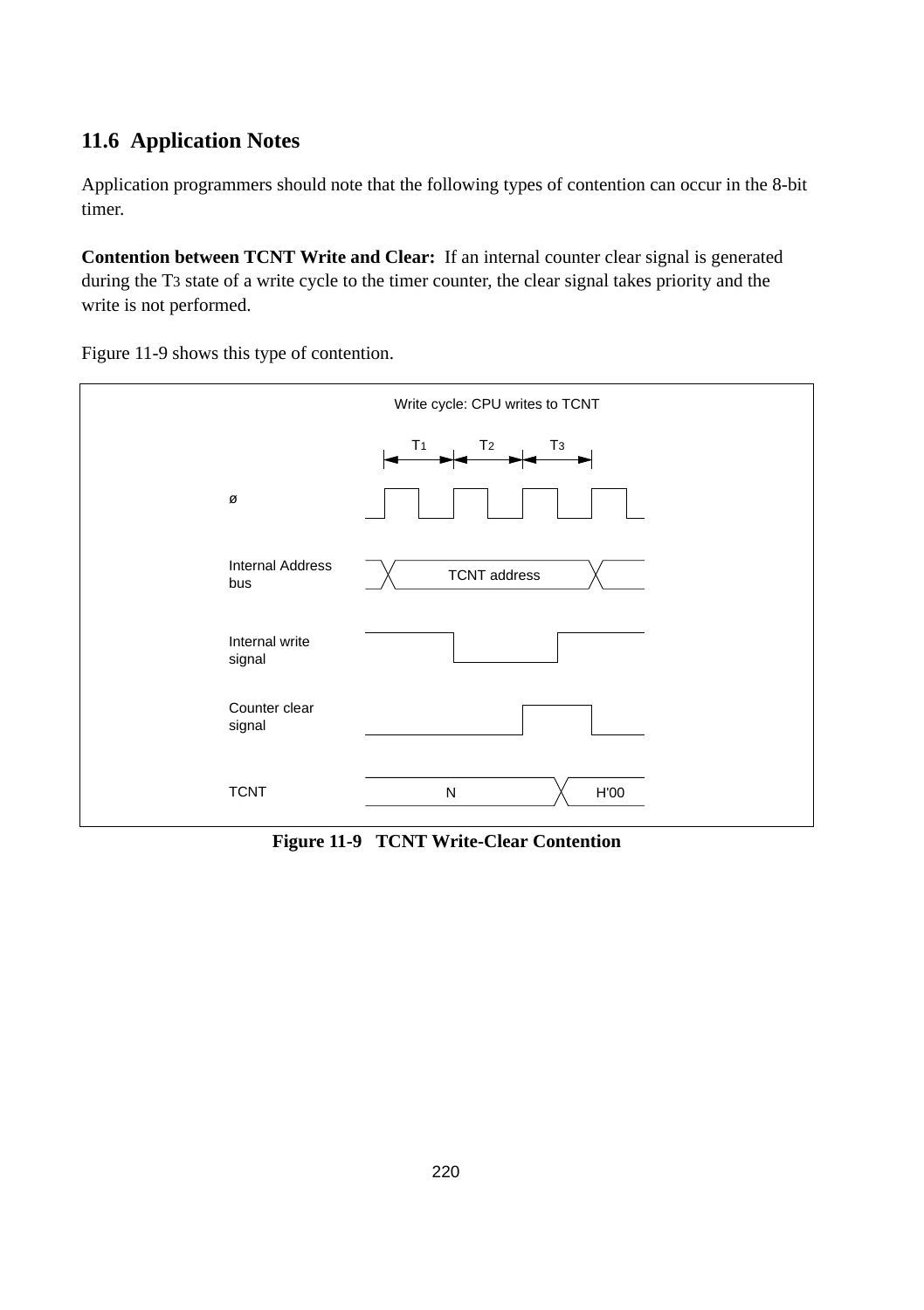**Contention between TCNT Write and Increment:** If a timer counter increment pulse is generated during the T3 state of a write cycle to the timer counter, the write takes priority and the timer counter is not incremented.

Figure 11-10 shows this type of contention.



**Figure 11-10 TCNT Write-Increment Contention**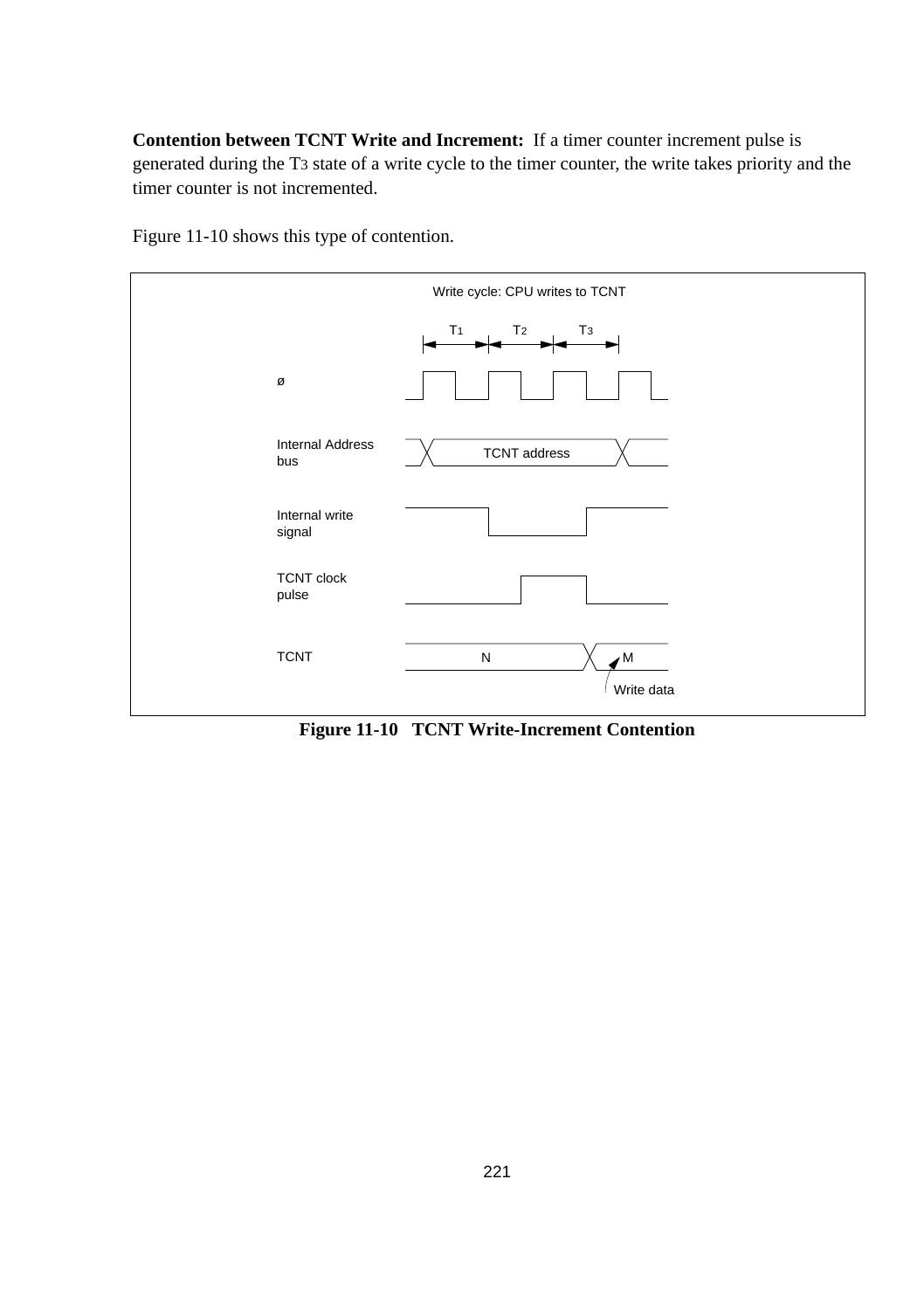**Contention between TCOR Write and Compare-Match:** If a compare-match occurs during the T3 state of a write cycle to TCORA or TCORB, the write takes precedence and the comparematch signal is inhibited.





**Figure 11-11 Contention between TCOR Write and Compare-Match**

**Contention between Compare-Match A and Compare-Match B:** If identical time constants are written in TCORA and TCORB, causing compare-match A and B to occur simultaneously, any conflict between the output selections for compare-match A and B is resolved by following the priority order in table 11-4.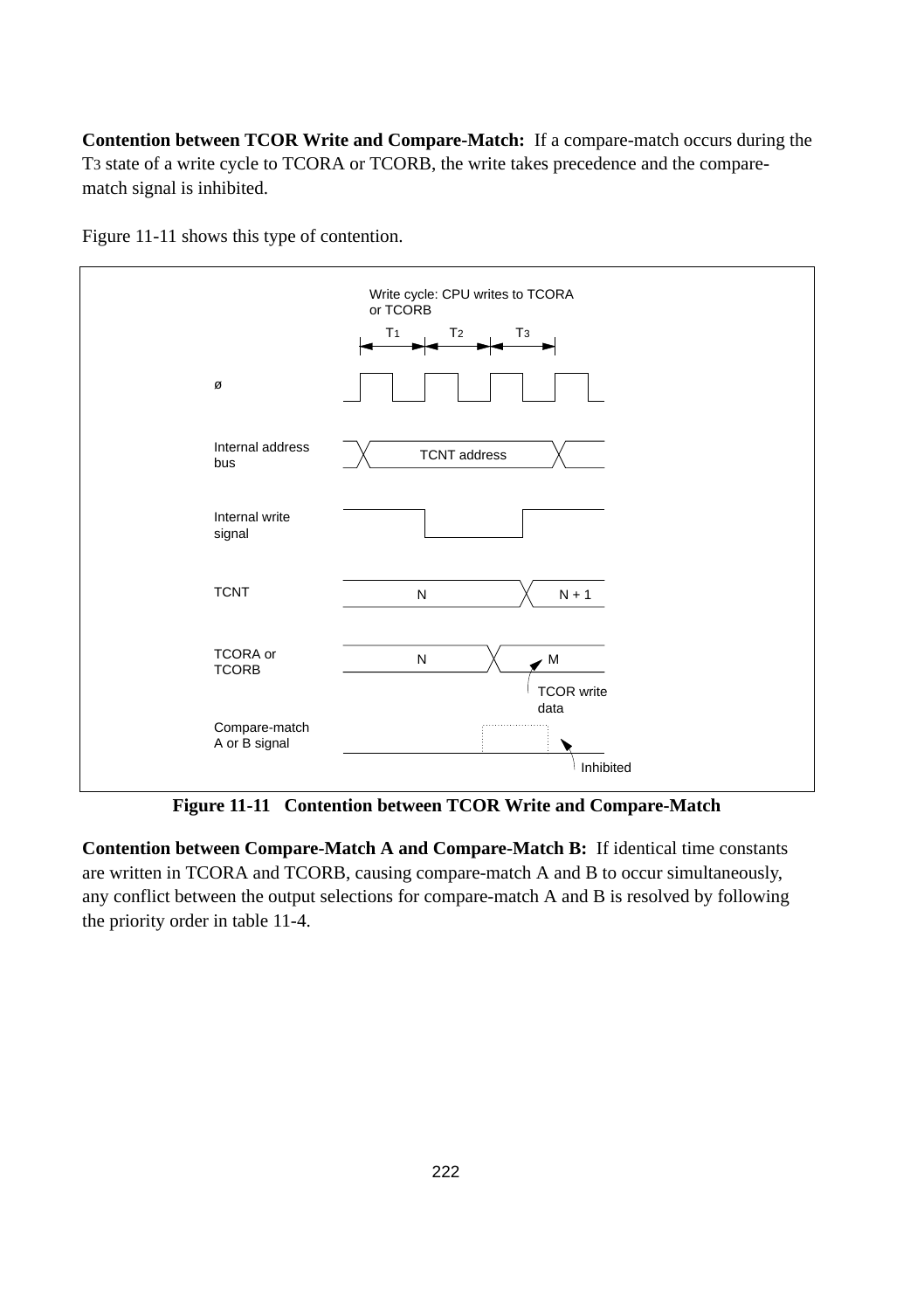## **Table 11-4 Priority Order of Timer Output**

| <b>Output Selection</b> | <b>Priority</b> |  |  |
|-------------------------|-----------------|--|--|
| Toggle                  | High            |  |  |
| "1" Output              |                 |  |  |
| "0" Output              |                 |  |  |
| No change               | Low             |  |  |

**Incrementation Caused by Changing of Internal Clock Source:** When an internal clock source is changed, the changeover may cause the timer counter to increment. This depends on the time at which the clock select bits (CKS2 to CKS0) are rewritten, as shown in table 11-5.

The pulse that increments the timer counter is generated at the falling edge of the internal clock source signal. If clock sources are changed when the old source is High and the new source is Low, as in case No. 3 in table 11-5, the changeover generates a falling edge that triggers the TCNT clock pulse and increments the timer counter.

Switching between an internal and external clock source can also cause the timer counter to increment.

| Table 11-5 Effect of Changing Internal Clock Sources |  |  |  |  |  |
|------------------------------------------------------|--|--|--|--|--|
|------------------------------------------------------|--|--|--|--|--|



**Note:** \*1 Including a transition from Low to the stopped state (CKS1 = 0, CKS0 = 0), or a transition from the stopped state to Low.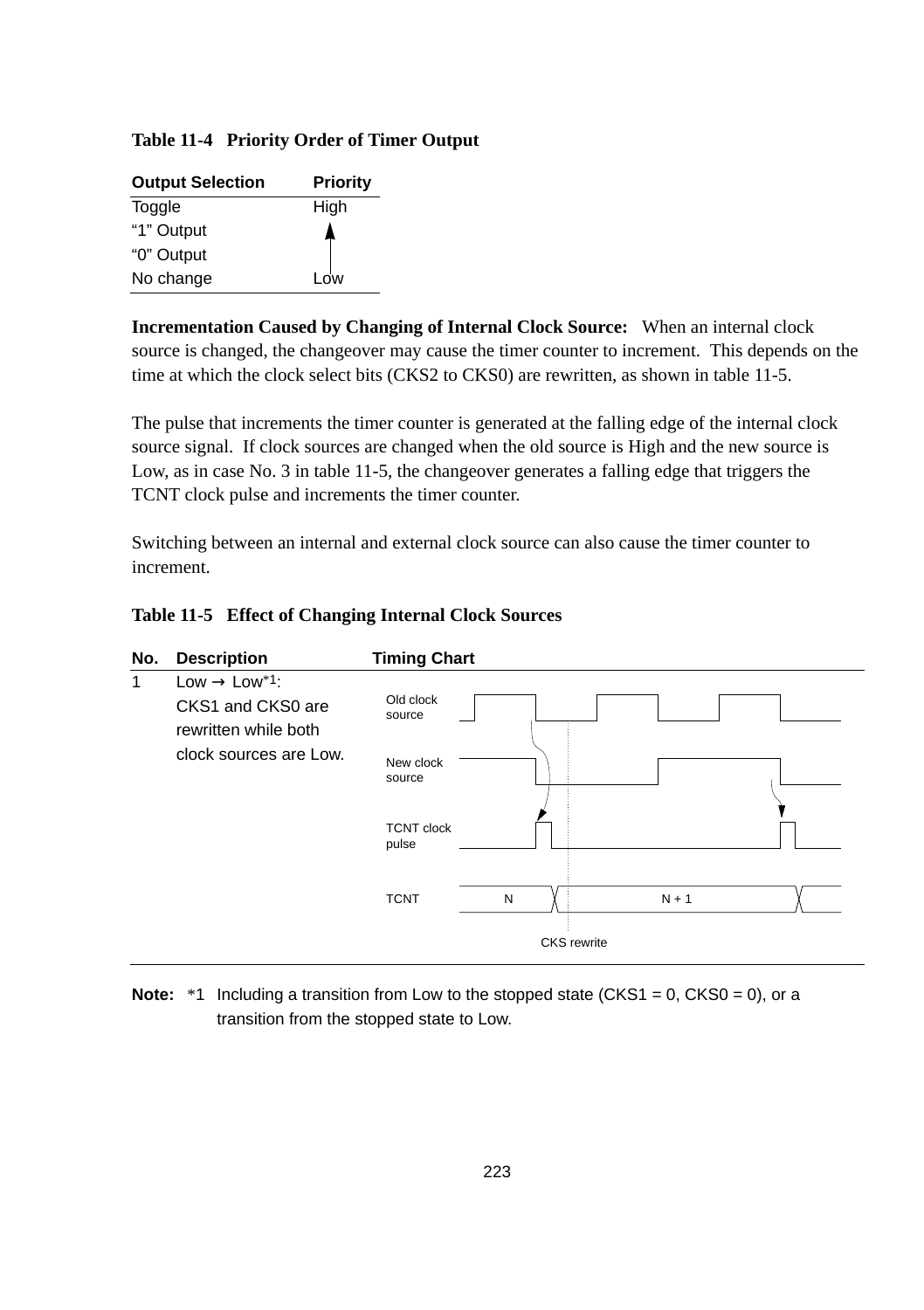## **Table 11-5 Effect of Changing Internal Clock Sources (cont)**



- **Note:** \*1 Including a transition from the stopped state to High.
	- \*2 Including a transition from High to the stopped state.
	- \*3 The switching of clock sources is regarded as a falling edge that increments the TCNT.